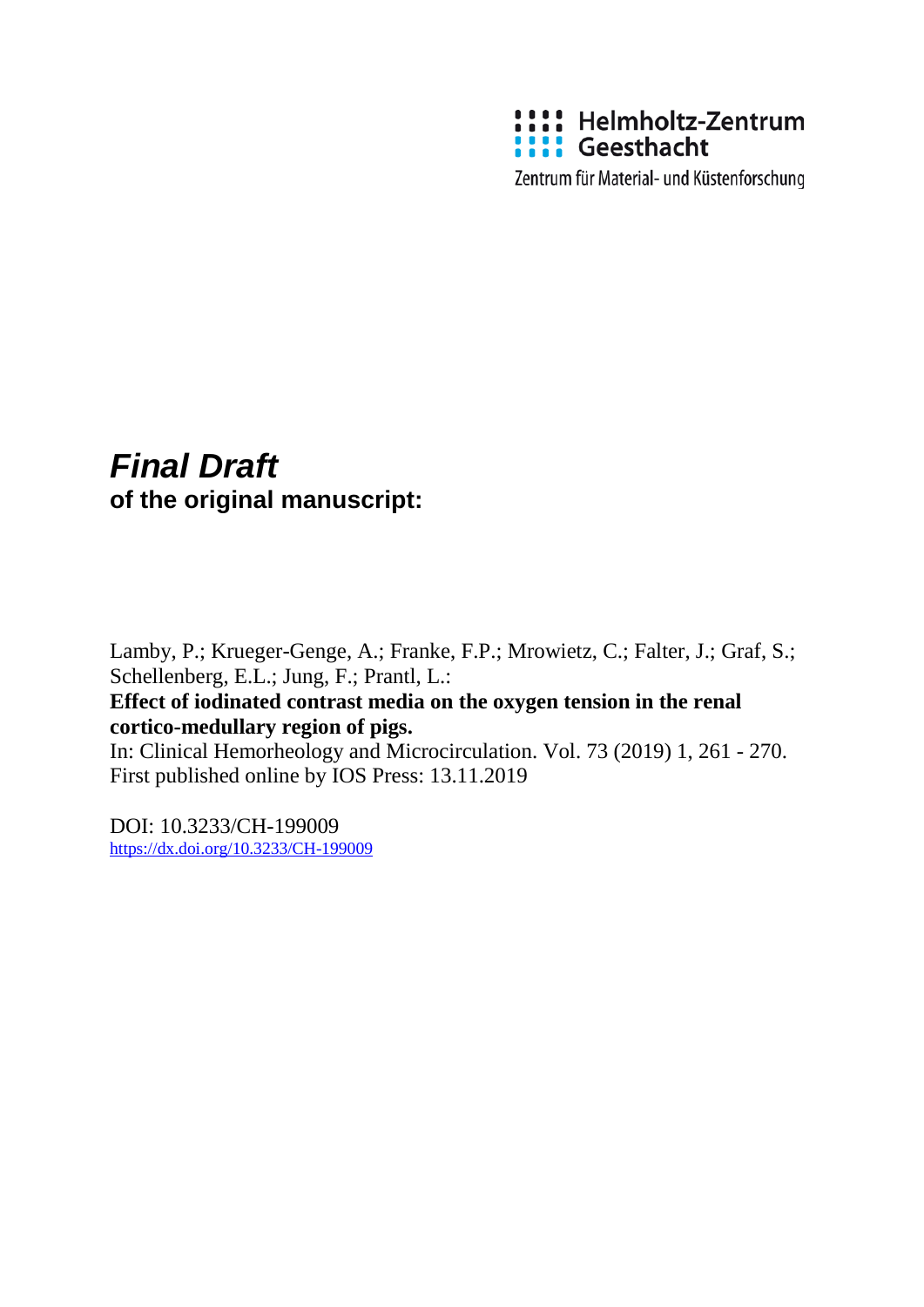# **Effect of iodinated contrast media on the oxygen tension in the renal corticomedullary of pigs**

P. Lamby<sup>1</sup>, A. Krüger-Genge<sup>2</sup>, R.P. Franke<sup>3</sup>, C. Mrowietz<sup>4</sup>, J. Falter<sup>1</sup>, S. Graf<sup>1</sup>, E.L. Schellenberg<sup>5</sup>, F. Jung<sup>6</sup>, L. Prantl<sup>1</sup>

- 1: Department of Plastic and Hand Surgery, University Hospital Regensburg, Germany
- 2: Department of Anesthesia, Pain Management and Perioperative Medicine, Faculty of Medicine, Dalhousie University, Halifax, Canada
- 3: Central Institute for Biomedical Engineering, Department of Biomaterials, University of Ulm, Ulm, Germany
- 4: Institute for Animal Hygiene, Animal Welfare and Farm Animal Behaviour and Virtual Center for Replacement – Complementary Methods to Animal Testing, University of Veterinary Medicine Hannover, Hannover, Germany
- 5: Department of Anesthesiology, University Hospital Regensburg, Germany
- 6: Institute of Biomaterial Science and Berlin-Brandenburg Centre for Regenerative Therapies, Helmholtz-Zentrum Geesthacht, Teltow, Germany

Corresponding author: Dr. med. Philipp E. Lamby, philipp.lamby@klinik.uniregensburg.de

# **Abstract**

Repeated injections of iodinated contrast media (CM) can lead to a deterioration of the renal blood flow, can redistribute blood from the renal cortex to other parts of the kidney and can cause small decreases of the blood flow in cortical capillaries, a significant reduction in blood flow in peritubular capillaries, and a significant reduction in blood flow in the vasa recta. Therefore, a study in pigs was designed, to show whether the repeated injection of CM boli, alone, can cause a reduction of oxygenation in the cortico-medullar renal tissue – the region with the highest oxygen demand in the kidney - of pigs.

While the mean pO<sub>2</sub>-value had only decreased by 0.3 mmHg from  $29.9 \pm 4.3$  mmHg to 29.6  $\pm$  4.3 mmHg ( $p$ =0.8799) after the tenth Iodixanol bolus, it decreased by 5.9 mmHg from  $34.0 \pm 4.3$  mmHg to  $28.1 \pm 4.3$  mmHg after the tenth Iopromide bolus (*p*=0.044). This revealed a remarkable difference in the influence of these CM on the oxygen partial pressure in the kidney.

Repeated applications of CM had a significant influence on the renal oxygen partial pressure. In line with earlier studies showing a redistribution of blood from the cortex to other renal areas, this study revealed that Iodixanol – in contrast to Iopromide induced no changes in the  $pO_2$  in the cortico-medullar region, which confirms that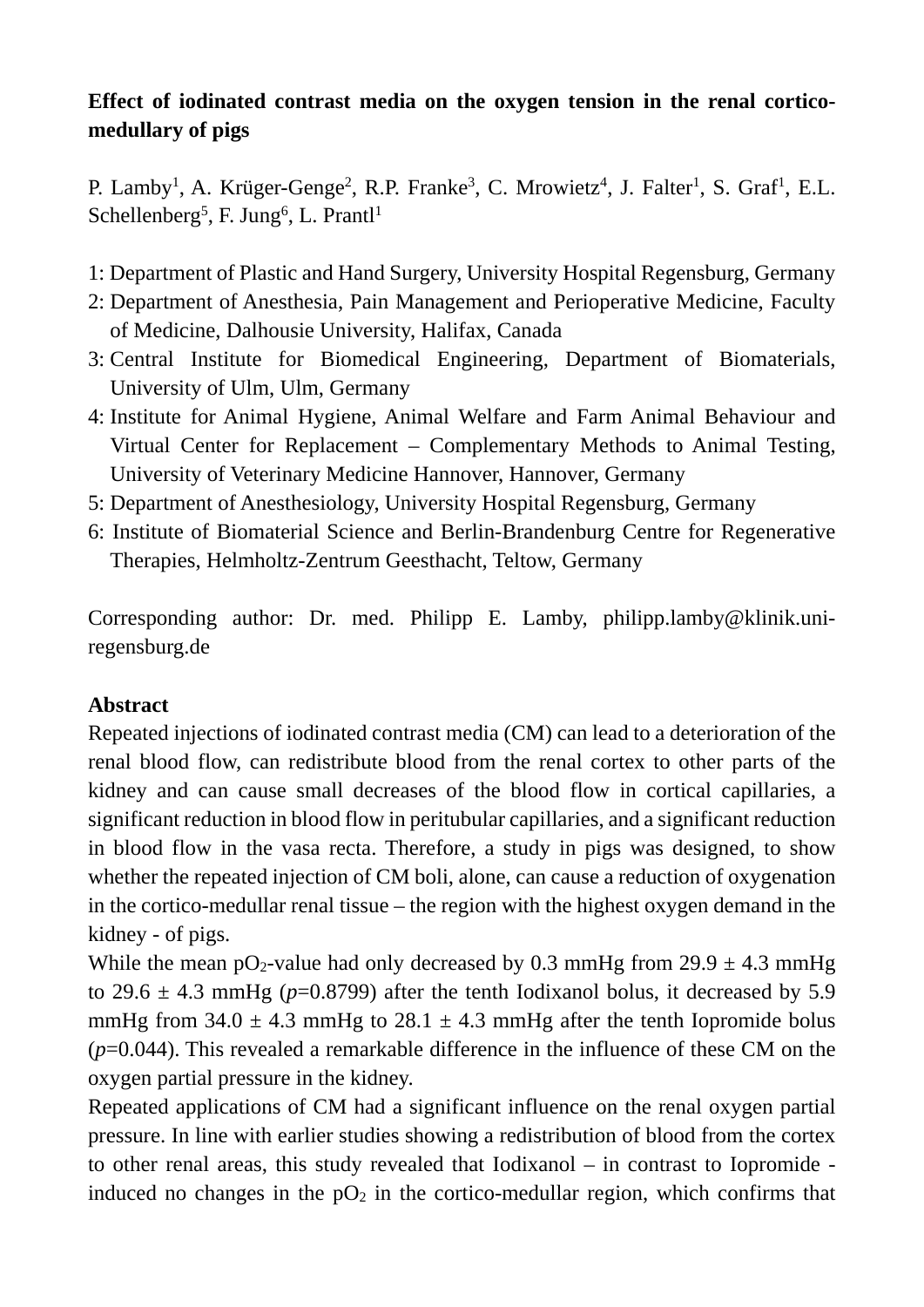Iodixanol did not hinder the flow of blood through the renal micro-vessels. These results are in favor of a hypothesis from Brezis that a microcirculatory disorder might be the basis for the development of CI-AKI.

Key words: Contrast agent, Iodixanol, Iopromide, tissue oxygen partial pressure, CI-AKI, contrast-induced acute kidney injury

#### 1. **Introduction**

Iodinated contrast media (CM) are being widely utilized for diagnostic and therapeutic purposes. The increasing numbers of coronary interventions in an aging population and the increasing procedural complexity have resulted in greater numbers of renal impairments associated with the exposure to CM, a disorder described as contrastinduced acute kidney injury (CI-AKI) [1-3]. Most cases of CI-AKI seem to be reversible and are associated with a mild and transient impairment of renal function [4]. But CI-AKI is also associated with a risk for short- and long-term haemodialysis, and increases the mortality rate up to 36% with survival rates of 19% after 2 years. By definition, CI-AKI manifests as an abrupt decline in renal function within 3 days after CM administration in the absence of an alternative aetiology [5-8]. It is characterized by an increase in the serum creatinine (SCR) level of at least  $0.5 \text{ mg/dl}$  ( $> 44.2 \text{ µmol/l}$ ) or 25% as compared to baseline values [9].

The pathogenesis of CI-AKI is still uncertain. It has been ascertained that the application of some CM is quickly followed by changes in morphology of erythrocytes and endothelial cells. Three minutes after immersion of erythrocytes in mixtures of different CM with autologous blood plasma the red blood cells could be transformed completely into echinocytes, depending on the type of CM used [10-13]. These changes in morphology coincided with a considerable increase in cell rigidity, associated with a hindrance of erythrocytes in the capillary passage [14, 15]. An increase in endothelial thickness was described also, depending on the type of CM used [16]. The increase in endothelial thickness is caused by a buckling of the endothelial cells into the capillary lumen, which in the case of Iopromide resulted in a 70% decrease of the free capillary lumen. Both of the reported alterations are assumed to generate a deterioration of capillary perfusion.

In mice and rats, a disorder in the renal microcirculation following the application of CM has been ascertained, already [9, 17, 18]. These rodents, however, which can extremely concentrate their urine, have a somewhat different kidney anatomy making it difficult to transfer results, obtained in these animals, to large animals like pigs or even to humans [19]. Very recently, Lamby et al. could show that i) the repeated application of CM can lead to deterioration of the renal blood flow, ii) that CM can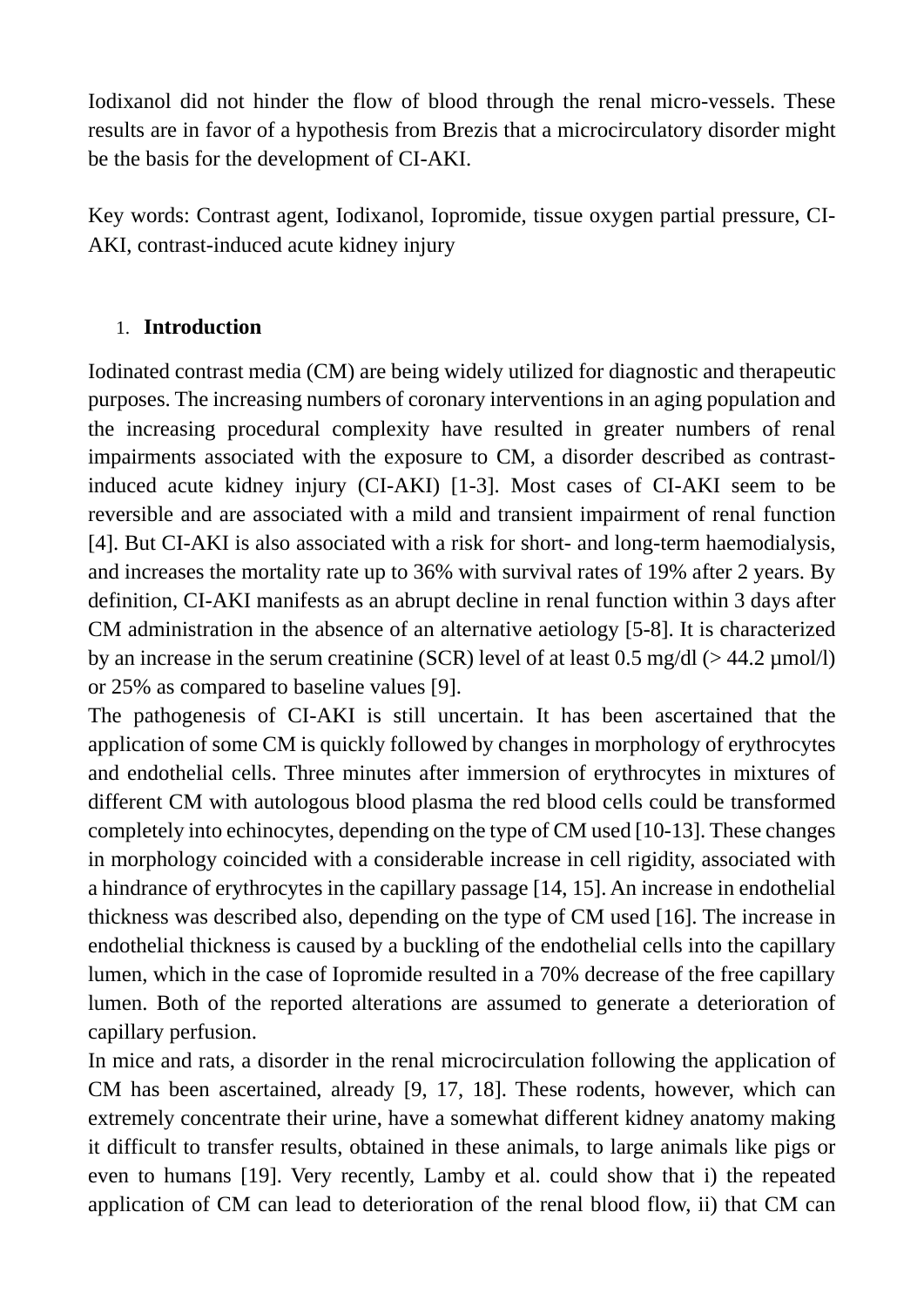redistribute blood from the renal cortex to other parts of the kidney and iii) that there were small decreases of the blood flow in cortical capillaries, iv) a significant reduction in blood flow in peritubular capillaries and v) a significant reduction in blood flow in the vasa recta [20]. Are there consequences of this redistribution and disorder of the microperfusion?

Therefore, a study in pigs was designed, to show whether one of the discussed critical factors alone, the repeated injection of CM, can cause a reduction of oxygenation in the cortico-medullar renal tissue – the region with the highest oxygen demand in the pig kidney - of large animals, of young and healthy pigs [21-23].

# 2. **Material and Methods**

# *2.1 Study design*

The study was performed as a prospective, randomized examination to compare the effects of two CM (Iodixanol vs Iopromide) applied in  $n = 16$  piglets (sus scrofa domesticus). A detailed description of the study design was published earlier [20]. Group I received Iodixanol randomly attributed to  $n = 8$  animals, group II received Iopromide randomly assigned to  $n=8$  animals. Simulating the clinical procedure, each animal received a total of 10 injections into the aorta, either with 5 ml Iodixanol per injection or with 4.32 ml Iopromide per injection, at a volume rate of 10 ml/sec, so that both groups received equal amounts of iodine [23]. The 10 injections were applied in the suprarenal part of the distal abdominal aorta. Five minutes passed between two injections. Each animal received a total of 500 ml NaCl throughout the entire examination, which also follows the clinical procedure. All examinations were carried out under general anesthesia, which was administered by a board-certified anesthetist with great experience in pig anesthesia. The Bavarian Institutional Animal Care and Use Committee approved the study protocol for the experiments performed in this study (number: 54-2532.1-31/13). All procedures were carried out in accordance to the EU Directive 2010/63/EU for animal experiments.

# *2.2 Iodinated contrast media*

Two standard CM were applied. Iodixanol 320 mg Iodine/ml, GE Healthcare, München, Germany, and Iopromide 370 mg Iodine/ml, Bayer/Schering, Berlin, Germany (Table 1).

| Contrast agent              | Iodine concentration | Osmolality          |
|-----------------------------|----------------------|---------------------|
|                             | [mg/ml]              | [mOsmol/kg $H_2O$ ] |
| Iodixanol (Visipaque $TM$ ) | 320                  | 290                 |
| Iopromid (Ultravist $TM$ )  | 370                  | 770                 |

Table 1: Iodine concentration and osmolality for Iodixanol and Iopromid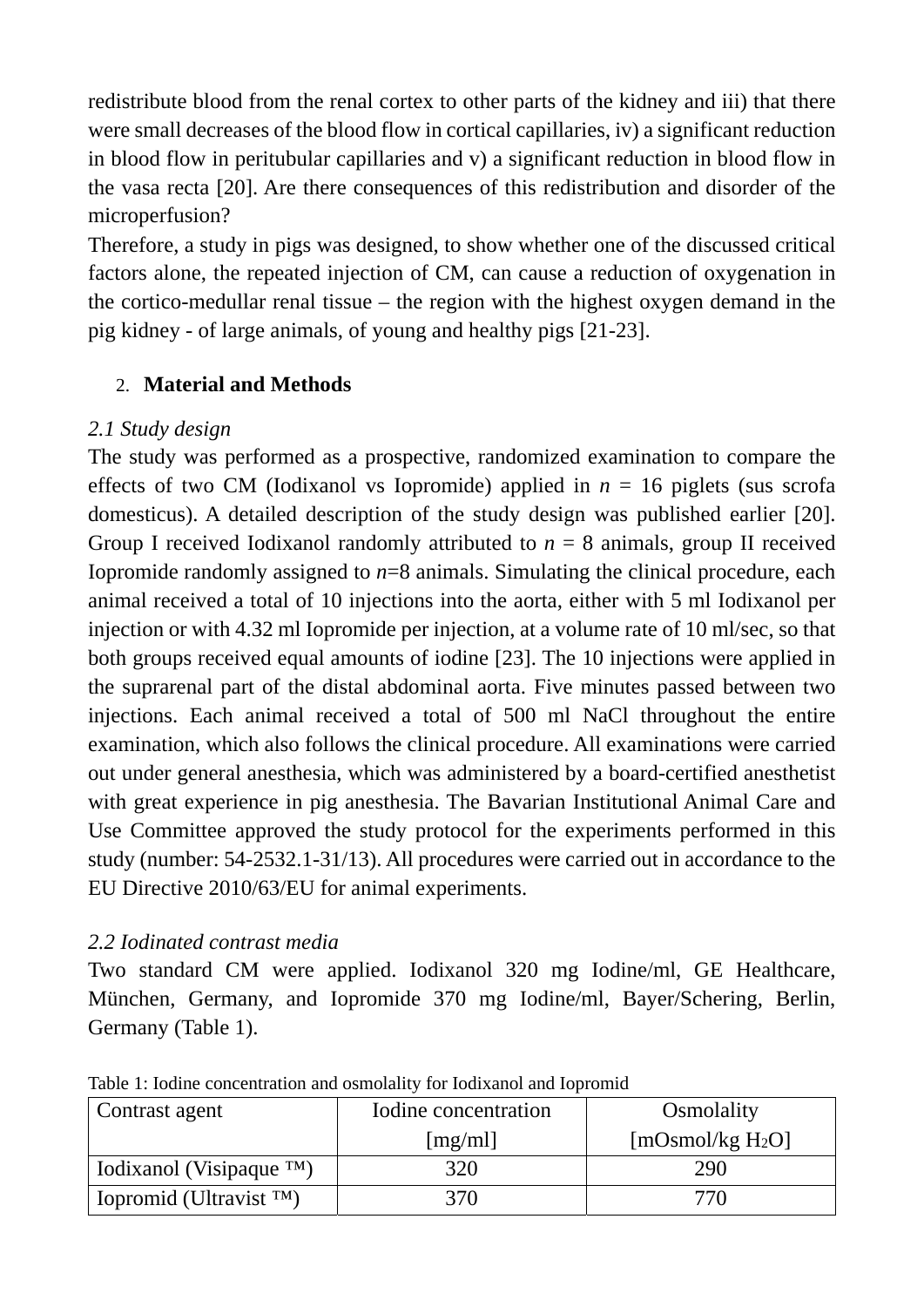#### *2.3 Surgical access to the kidney*

The animals were placed on their back with a slight hyper-extension of the lumbar spinal column. After sterile lavage and coverage of the non-operated regions, surgical access was gained through median laparotomy. Taking care not to endanger the intestine, the rectus sheath and the peritoneum were severed. Then the small intestine and the colon were dislocated outside the body. Trans-peritoneal access was gained and the v. cava, aorta, renal blood vessels and the ureter of the right kidney were identified. Following the ureter cranially, the renal hilus was identified, the kidney remained *in situ*, but fatty tissues and the fibrous capsule were removed from the lateral convex border and from the ventral parts of the kidney so that access for the  $pO<sub>2</sub>$  microcatheter and the ultrasound head was granted.

# *2.4 Tissue oxygen partial pressure measurement*

The flexible  $pO_2$  Clarke-type microcatheter was used for the continuous measurement of the oxygen partial pressure in the corticomedullary region (Integra Neuroscience, Germany) [24, 25]. The  $pO_2$  microcatheter was inserted into the kidney using a sluice canula (20-Gauge catheter) by a specialist experienced in placing microcatheters in renal tissues according to Lübbers  $[26]$ . The  $pO<sub>2</sub>$  sensitive surface of the microcatheter  $(7.85 \text{ mm}^2)$  was then  $-$  Ultrasound-guided - positioned in the corticomedullary region, which was verified by radiography after explantation (see Figure 1). The sluice canula



Fig. 1. Radiography of the explanted kidney. The channel of the  $pO<sub>2</sub>$  catheter is marked by the three arrows.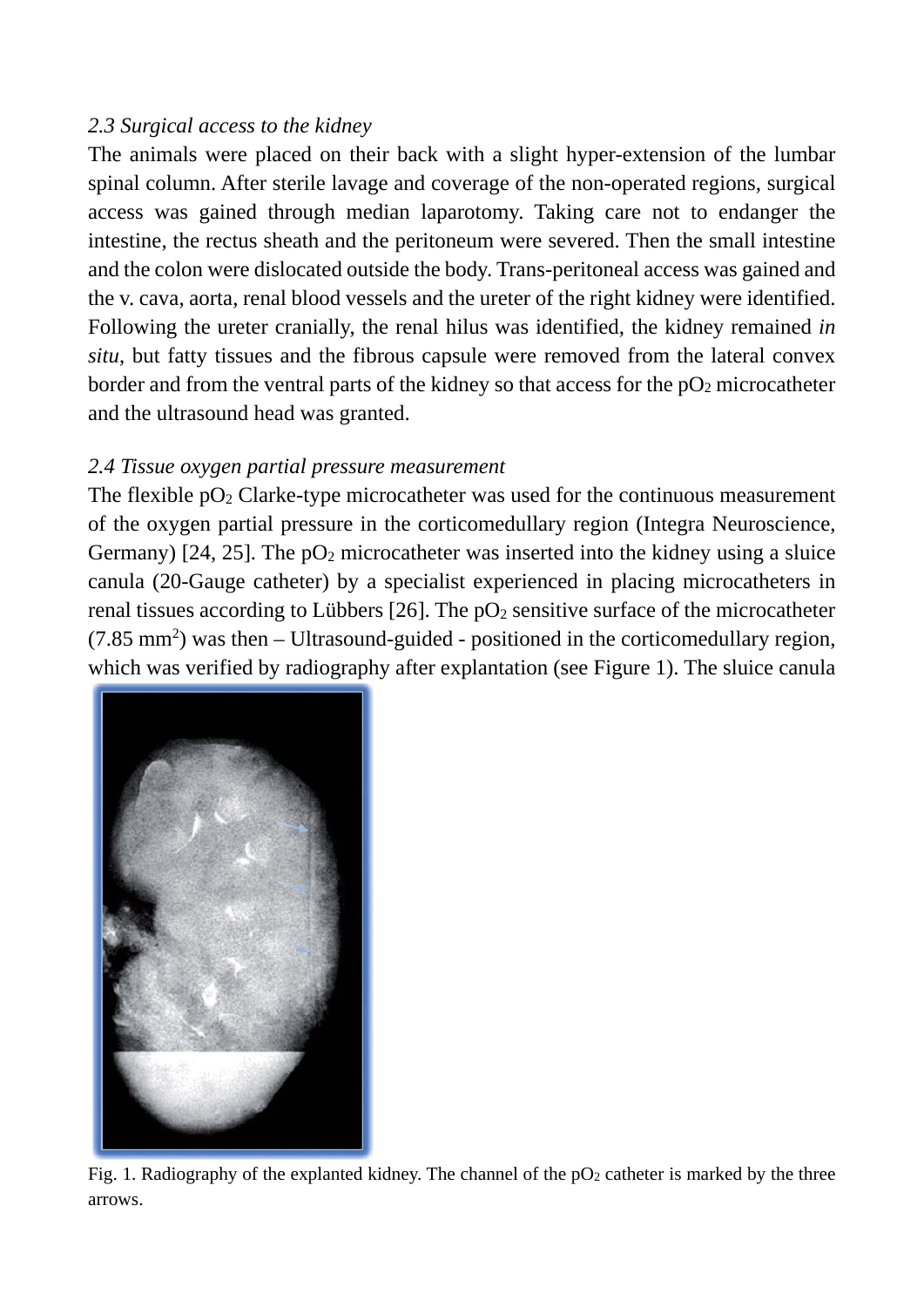was removed and the microcatheter was immobilized on the kidney surface to prevent movements of the microcatheter. All measurements were performed after adaptation to room temperature.

#### *2.5 Statistics*

All samples are described by arithmetic means and standard deviations. An ANOVA for repeated measures was performed to analyze the influence of both contrast media on the tissue oxygen tension. *p*-values less than 0.05 were considered significant.

#### 3. **Results**

The intra-renal oxygen partial pressure did not differ between both groups before CM administration ( $p = 0.619$ ), so that homogeneity of the baseline parameters was given. The time course over 200 seconds of mean  $pQ_2$ -values in the outer renal medulla of both animal groups after the first bolus of both CMs is shown in Figure 2.



Fig. 2: Time course over 200 seconds of mean pO<sub>2</sub>-values in the outer renal medulla of both animal groups after the first bolus of both CMs.

The injection of a bolus of 4.32 ml of Iopromide into the suprarenal aorta of animals induced a decrease of the mean renal  $pO_2$  in tendency (Figure 2). 110 seconds after the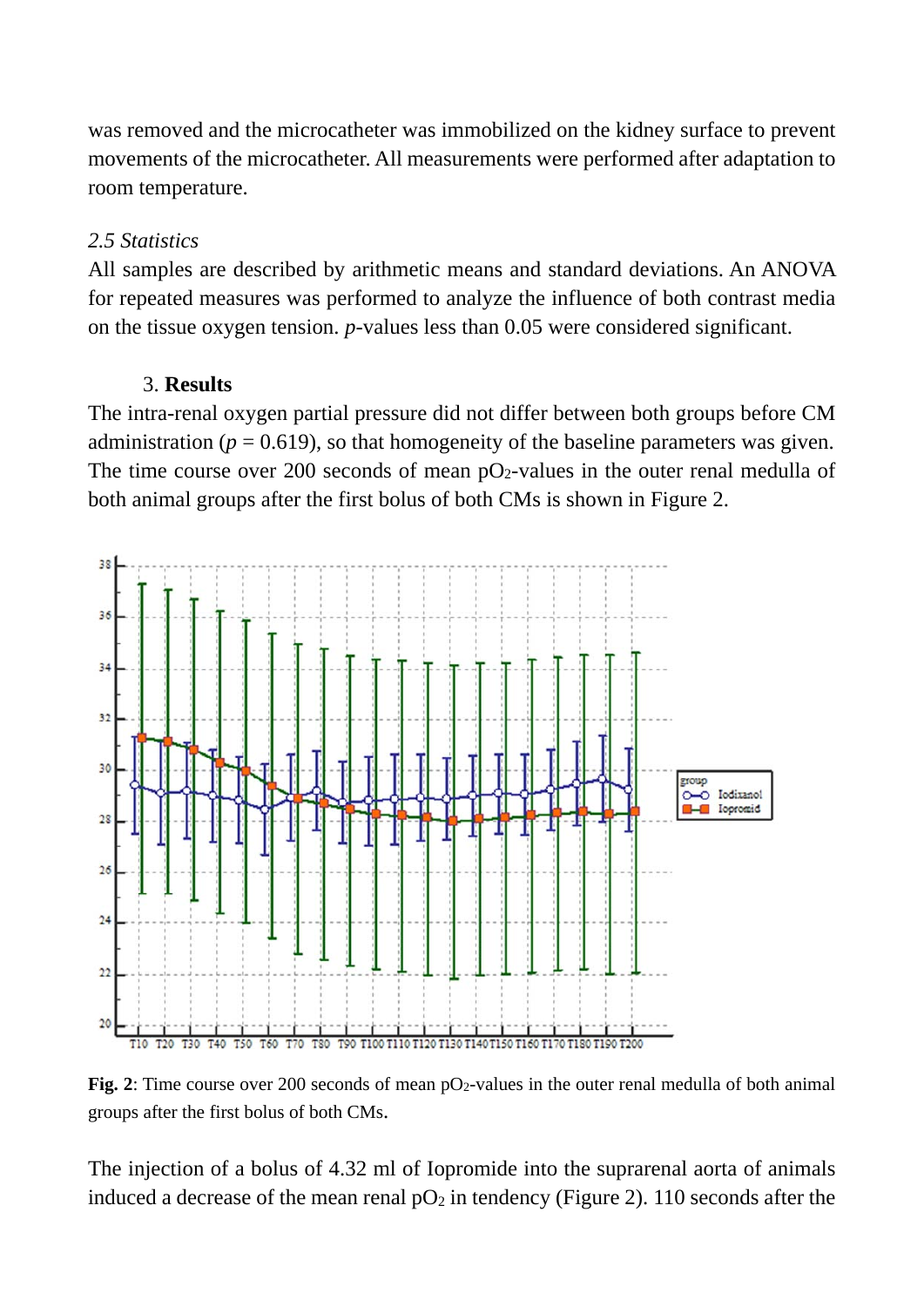injection of Iopromide into the suprarenal aorta, the mean  $pO<sub>2</sub>$  in the outer medulla had decreased by 15 % compared to baseline values ( $p < 0.0748$ ). After the injection of Iodixanol the mean  $pO_2$  in the outer medulla remained unchanged.

Considering all results, the time courses of the mean  $pO<sub>2</sub>$  values in the outer renal medulla of both animal groups significantly differed between the two CM applied (ANOVA, Greenhouse-Geisser test:  $p = 0.035$ ).

After the fifth bolus neither changes in the Iodixanol nor in the Iopromide group were found in the intrarenal  $pO_2$  values (Figure 3). Both  $pO_2$  courses did not differ from one another ( $p = 0.713$ ).



**Fig. 3**: Time course over 200 seconds of mean pO<sub>2</sub>-values in the outer renal medulla of both animal groups after the fifth bolus of both CMs.

The time course over 200 seconds of mean  $pQ_2$ -values in the outer renal medulla of both animal groups after the tenth bolus of both CMs is shown in Figure 4.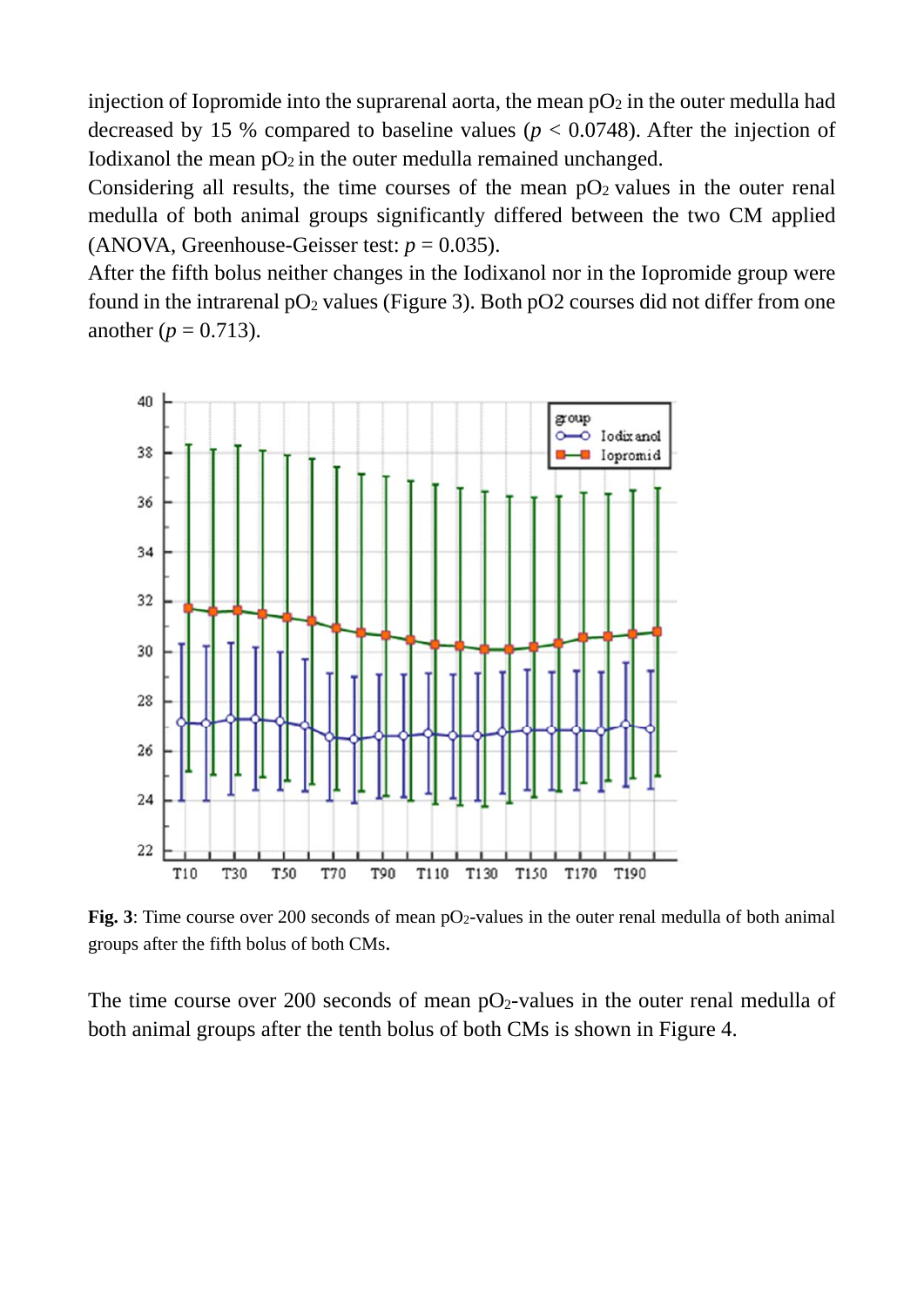

**Fig. 4**: Time course over 200 seconds of mean pO<sub>2</sub>-values in the outer renal medulla of both animal groups after the tenth bolus of both CMs.

While the intra-renal  $pO_2$ -values showed a tendency to increase after Iodixanol injection (no negative influence of Iodixanol on  $pO_2$ ; starting value versus final value:  $p = 0.0163$ ), the pO<sub>2</sub>-values showed after the tenth Iopromide injection over 110 seconds a tendency to decrease and then to remain up to 200 seconds on a lower level without an increase of  $pO<sub>2</sub>$ -values again.

Looking at the time courses of  $pO_2$ -values of both groups from a statistical view, they did not differ  $(p = 0.135)$ .

The time courses averaged over 200 seconds of mean  $pO<sub>2</sub>$ -values in the outer renal medulla of both animal groups before, after the first, the fifth and the tenth bolus of both CMs are shown in Figure 5.

While the mean pO<sub>2</sub>-value had only decreased by 0.3 mmHg from  $29.9 \pm 4.3$  mmHg to 29.6  $\pm$  4.3 mmHg ( $p = 0.8799$ ) after the tenth Iodixanol bolus, it decreased by 5.9 mmHg from  $34.0 \pm 4.3$  mmHg to  $28.1 \pm 4.3$  mmHg after the tenth Iopromide bolus (*p*  $= 0.044$ ). This revealed a remarkable difference in the influence of these CM on the oxygen partial pressure in the kidney.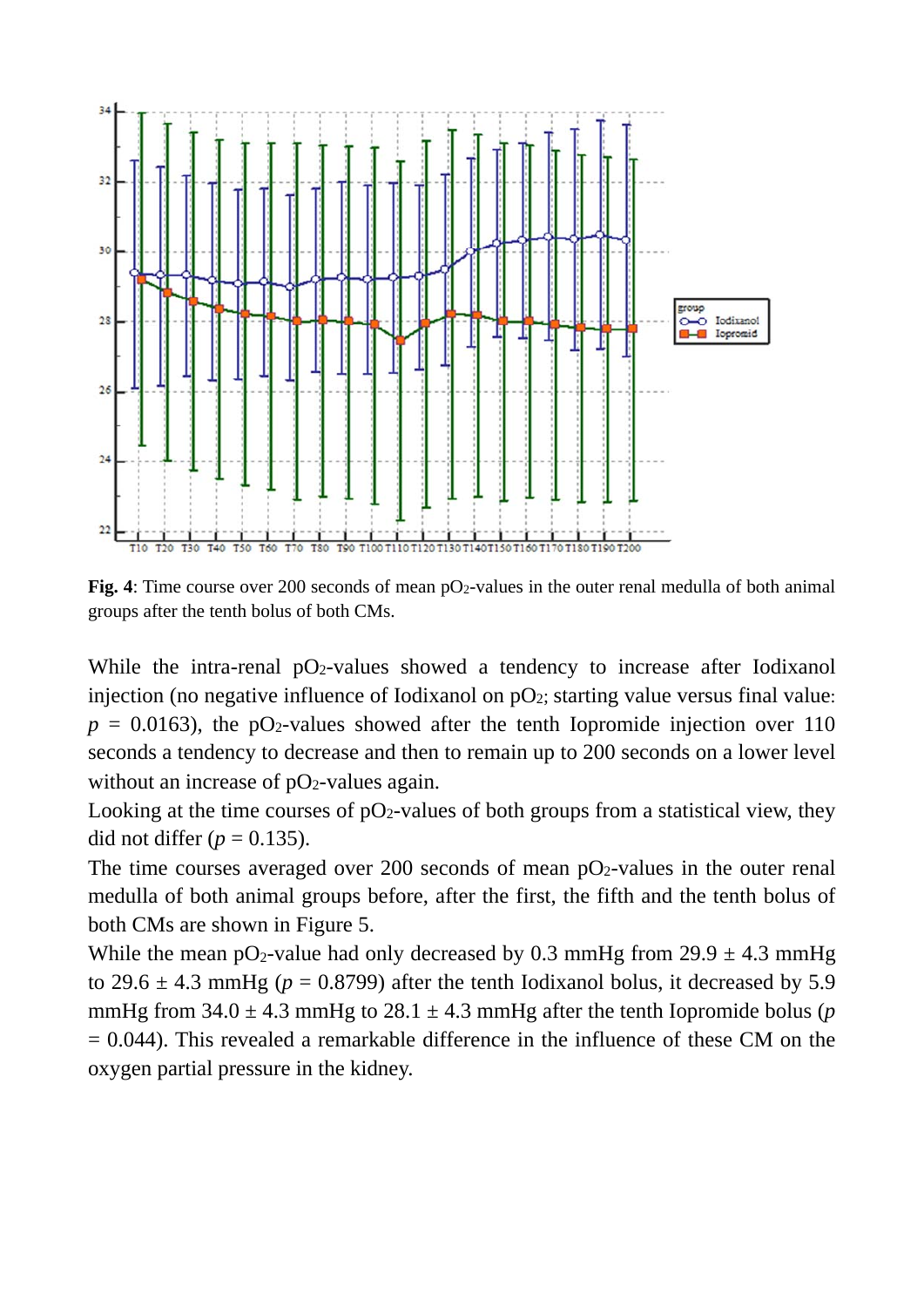

Fig. 5: Time courses averaged over 200 seconds of mean pO<sub>2</sub>-values in the outer renal medulla of both animal groups before, after the first, the fifth and the tenth bolus of Iodixanol or Iopromide

#### 4. **Discussion**

The study revealed differing effects of two iodinated contrast media on the oxygen partial pressure in the cortico-medullar region. While after the injection of Iopromide a continuous decrease of the  $pO_2$  occurred, the  $pO_2$  also decreased but then returned to baseline values after the injection of Iodixanol (see Figure 5).

Baseline tissue oxygen partial pressures in the outer medulla found in this study are comparable to those in previous studies. Liss et al. described  $pO<sub>2</sub>$ -values between  $30±3$ mmHg and 36±3 mmHg in the outer medulla of rats and Baumgärtel found in dogs that almost 50% of all cortical  $pO_2$  values were in the range between  $24 - 40$  mmHg [17, 27]. Through the randomized assignment of animals to one of the two CM-groups there were two animals in the Iopromide group which had  $pO<sub>2</sub>$  values clearly above the mean  $pO<sub>2</sub>$  values, and one animal with markedly lower  $pO<sub>2</sub>$  values. However, all of the measured baseline values were within the reference range of renal  $pO<sub>2</sub>$  values. This explains the slightly and non-significant different  $pO<sub>2</sub>$  levels of the two groups at baseline and especially why the standard deviations differed between the two groups. The heart rate remained constant during the examination period and did not differ between both groups. Both, the systolic and the diastolic blood pressures increased by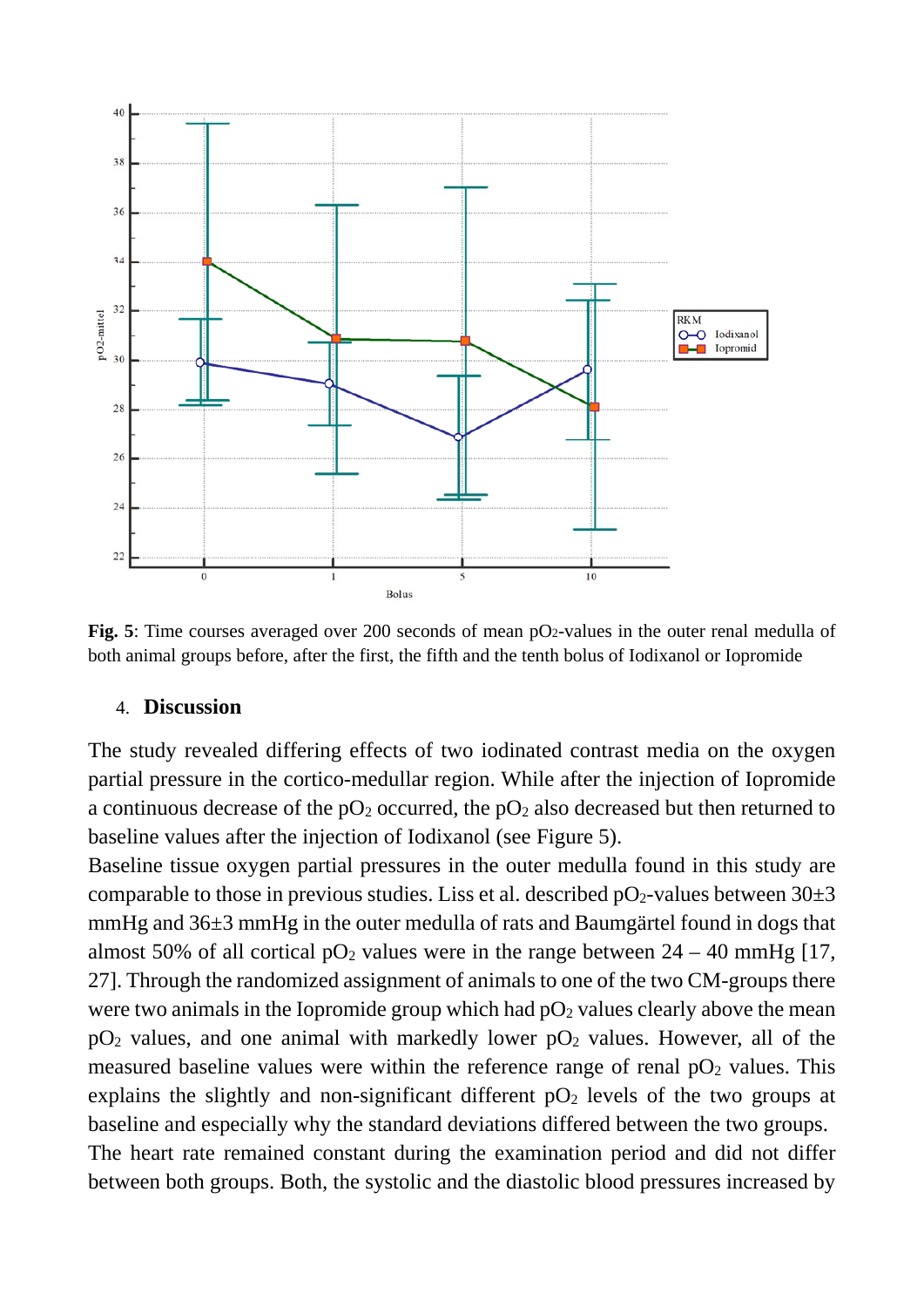about 19%, which might have been induced by the medication [20, 28-31]. The mean blood pressures and the intraoperative courses of blood pressure, however, were comparable for both groups. That allows to neglect potential differences in systemic hemodynamic influences of the two iodinated contrast-media on the kidney perfusion. Body temperature was measured rectally and showed 37.7°C in both groups, so that differences in temperature could also be excluded as reason for the differing development of tissue  $pO_2$ . All animals of both groups peri-operatively received 500 ml NaCl solution (0.9%) leading to a dilution of the circulating blood volume for a short period of time, which was shown to be accompanied by a slight amelioration of the capillary perfusion [32].

CM were reported to cause disorders of the microcirculation in kidneys of rats and mice [9, 17, 18, 26]. However, in the unilobar kidneys of these animals the urine is clearly more concentrated, and the anatomical conditions do not allow the comparison of results observed in these animals with those from pigs or humans [33, 34]. In addition, Liss injected much higher volumes of CM (1600 mg I/kg bw). Moreover, the CM were not warmed up to 37 °C but injected at room temperature, which might contribute to the markedly stronger  $pO_2$ -decrease by 40% from 30 $\pm$ 3 mmHg to 18 $\pm$ 4 mmHg, compared to our study [17].

The strong and for some time persisting  $pO<sub>2</sub>$ -decrease in the cortico-medullar region after repeated injections of Iopromide is thought to be a consequence of a reduction in the renal blood flow, which was described to follow the injection of Iopromide in the suprarenal aorta in renal arteries as well as in cortical capillaries [20]. This decrease in perfusion is combined with a reduction in the convective oxygen transport in the microcirculation, which in combination with the lowered oxygen release from erythrocytes, the rigidification of echinocytically transformed erythrocytes, and the buckling of endothelial cells can cause such a decline in the oxygen partial pressure in the renal tissues [10-13, 16, 35, 36]. Not only in the kidneys, but also in other body organs alterations of the microcirculation were found, depending on the type of CM applied. The CM Iopromide, which exerted the strongest effects on cells *in vitro*, induced in down-stream skin capillaries of patients with coronary artery disease a massive deterioration of the cutaneous microcirculation after the injection into the afferent artery [32]. Even an arrest of capillary blood-flow up to three minutes occurred [32]. In a large animal model Iopromide, but not Iodixanol, induced a decrease of the myocardial oxygen partial pressure after injection into the left coronary artery [37, 38]. Very recently, Calzavacca reported that the repeated intra-arterial administration of Iodixanol did not lead to a reduction of the blood flow in another species of large mammals (ewes) [21].

The results of this study are also in line with former clinical studies. Möckel et al. found that the decline in renal blood flow velocity was more pronounced in patients receiving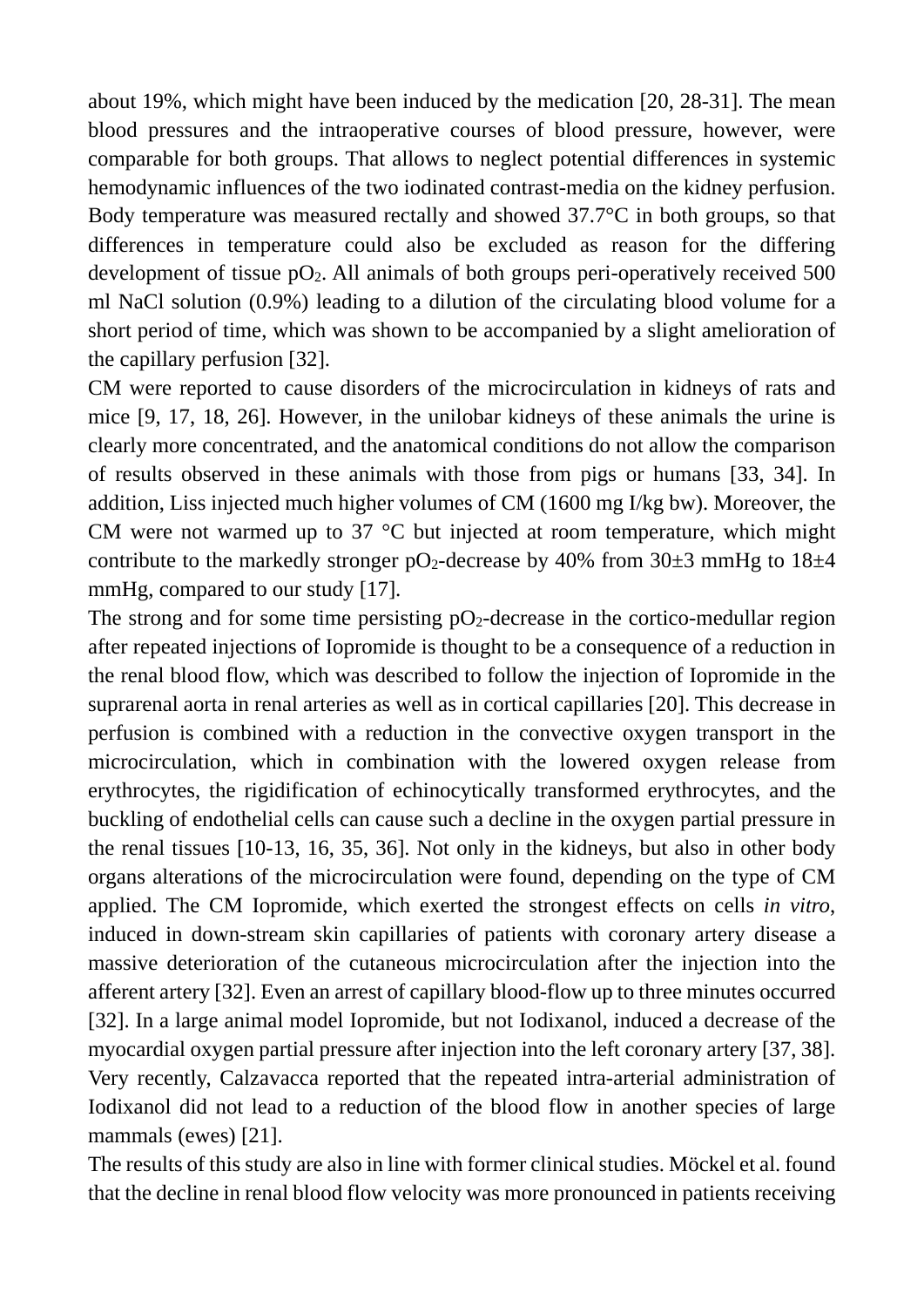Iopromide (from 41.6 cm/s to 29.3 cm/s) than in those receiving Iodixanol (from 19.3 to 17.8 cm/s;  $p = 0.008$  for the difference of relative decline) [22]. In addition, Treitl et al. showed in patients with normal renal function that repeated injections of Iodixanol did not induce an increase in the Renal Resistive Index [23].

The outer cortical region has a high metabolic activity, so that a decrease of the  $pO<sub>2</sub>$ might be injurious. A  $pO_2$  decrease in the outer medulla was described to induce mitochondrial swelling to nuclear pyknosis and cell death in correlation to ischemia, the more severe the ischemia was the more pronounced was the injury [39-41].

Repeated application of iodinated contrast media can have a significant influence on the oxygen partial pressure  $(pO_2)$  in the renal cortico-medullar region of large animals. Depending on the type of the CM applied the decrease of  $pO<sub>2</sub>$  coincides with a redistribution of blood away from the cortex. The biggest impact of repeated CM injections did not appear up to the fifth injection but up to the  $10<sup>th</sup>$  injection. The study revealed that Iodixanol – in contrast to Iopromide - induced no changes of the mean oxygen partial pressure in the cortico-medullar region, which confirms that this iodinated contrast medium on its way through the medullar capillaries did not hinder the flow of blood through the renal micro-vessels in a large animal model with a renal morphology and function comparable to human kidneys.

Coinciding with a hypothesis from Brezis such a microcirculatory disorder might be the basis for the development of CI-AKI.

#### **Ethical approval**

The Bavarian Institutional Animal Care and Use Committee approved the study protocol for the experiments performed in this study (number: 54-2532.1-31/13). All procedures were carried out in accordance to the EU Directive 2010/63/EU for animal experiments. All applicable international, national, and/or institutional guidelines for the care and use of animals were followed.

#### **Financial disclosure**

The study was sponsored by GE Healthcare (AZ.: 54-2532.1-31/13 University of Regensburg). GE Healthcare did not influence the study design and course. Furthermore, GE Healthcare was not involved in the collection, analysis and interpretation of data and the writing of the manuscript. The decision to submit the article for publication was made solely by the authors. None of the authors hold stocks or shares in the above-mentioned company that may gain or lose financial value through publication. There was no financial/personal interest that could affect the authors` objectivity.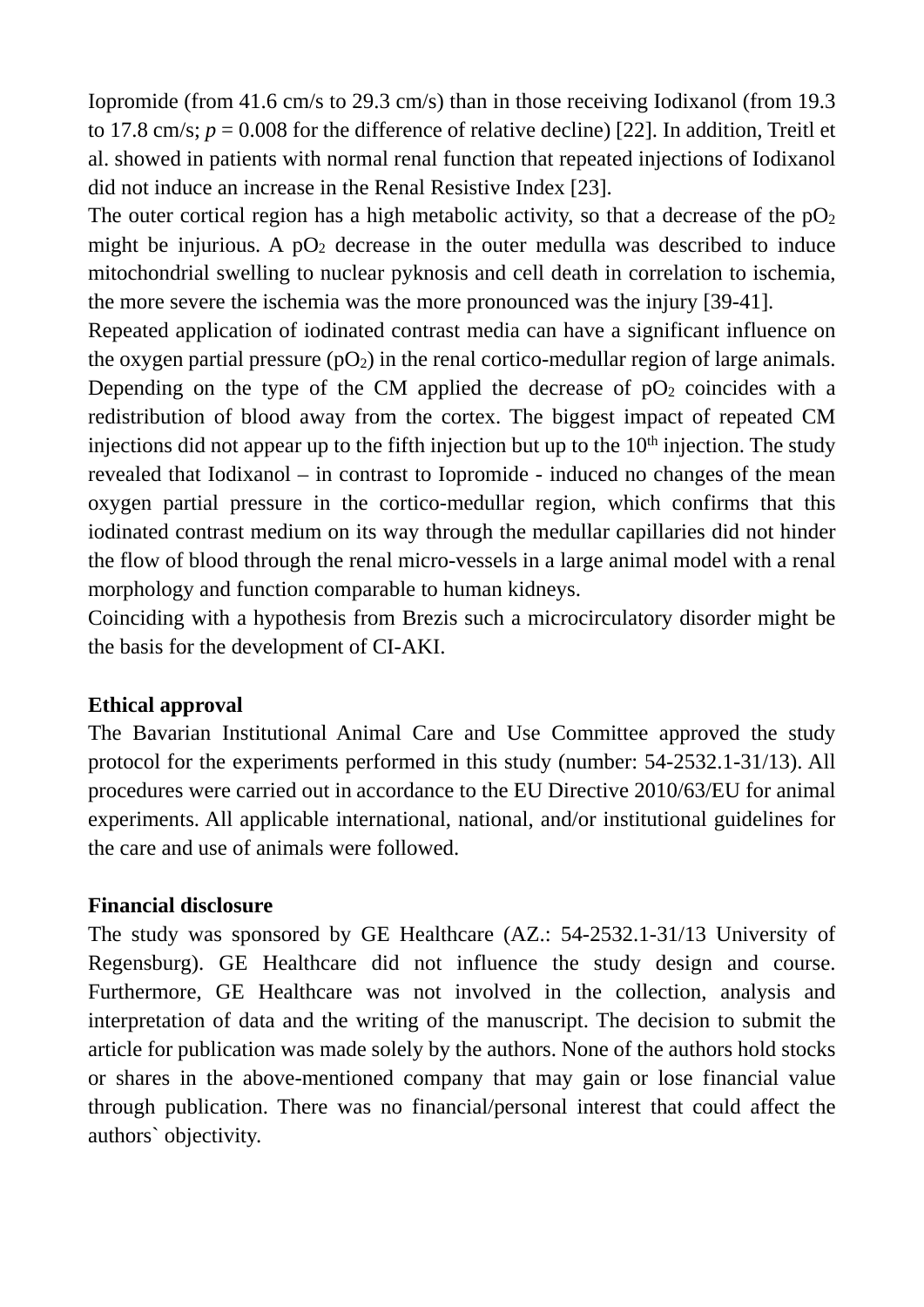# **References**

[1] Helgason D, Long TE, Helgadottir S, Palsson R, Sigurdsson GH, Gudbjartsson T, Indridason OS, Gudmundsdottir IJ, Sigurdsson MI. Acute kidney injury following coronary angiography: A nationwide study of incidence, risk factors and long-term outcomes. J Nephrol. 2018;31(5):721-30.

[2] Sudarsky D, Nikolsky E. Contrast-induced nephropathy in interventional cardiology. Int J Nephrol Renovasc Dis. 2011;4:85-99.

[3] Anadol R, Dimitriadis Z, Polimeni A, Wendling F, Gönner S, Ullrich H, Lorenz L, Weissner M, Munzel T, Gori T. Bioresorbable everolimus-eluting vascular scaffold for patients presenting with non STelevation-acute coronary syndrome: A three-years follow-up. Clin Hemorheol Microcirc. 2018;69(1-2):3-8.

[4] Park HS, Kim CJ, Hwang BH, Kim TH, Koh YS, Park HJ, Her SH, Jang SW, Park CS, Lee JM, Kim HY, Jeon DS, Kim PJ, Yoo KD, Chang K, Jin DC, Seung KB. HDL cholesterol level is associated with contrast induced acute kidney injury in chronic kidney disease patients undergoing PCI. Sci Rep. 2016;6:35774.

[5] Pistolesi V, Regolisti G, Morabito S, Gandolfini I, Corrado S, Piotti G, Fiaccadori E. Contrast medium induced acute kidney injury: A narrative review. J Nephrol. 2018;31(6):797-812.

[6] Solomon RJ, Mehran R, Natarajan MK, Doucet S, Katholi RE, Staniloae CS, Sharma SK, Labinaz M, Gelormini JL, Barrett BJ. Contrast-induced nephropathy and long-term adverse events: Cause and effect? Clin J Am Soc Nephrol. 2009;4(7):1162- 9.

[7] Foley RN, Parfrey PS, Sarnak MJ. Clinical epidemiology of cardiovascular disease in chronic renal disease. Am J Kidney Dis. 1998;32(5 Suppl 3):S112-9.

[8] McCullough PA, Wolyn R, Rocher LL, Levin RN, O'Neill WW. Acute renal failure after coronary intervention: Incidence, risk factors, and relationship to mortality. Am J Med. 1997;103(5):368-75.

[9] Nygren A, Hellberg O, Hansell P. Red-cell trapping in the rat renal microcirculation induced by low-osmolar contrast media and mannitol. Invest Radiol. 1993;28(11):1033-8.

[10] Aspelin P. Effect of ionic and non-ionic contrast media on morphology of human erythrocytes. Acta Radiol Diagn (Stockh). 1991;19(4):675-87.

[11] Hardeman MR, Goedhart P, Koen IY. The effect of low-osmolar ionic and nonionic contrast media on human blood viscosity, erythrocyte morphology, and aggregation behavior. Invest Radiol. 1991;26(9):810-9.

[12] Kerl JM, Nguyen SA, Lazarchick J, Powell JW, OswaldMW, Alvi F, Costello P, Vogl TJ, Schoepf UJ. Iodinated contrast media: Effect of osmolarity and injection temperature on erythrocyte morphology *in vitro*. Acta Radiol. 2008;49(3):337-43.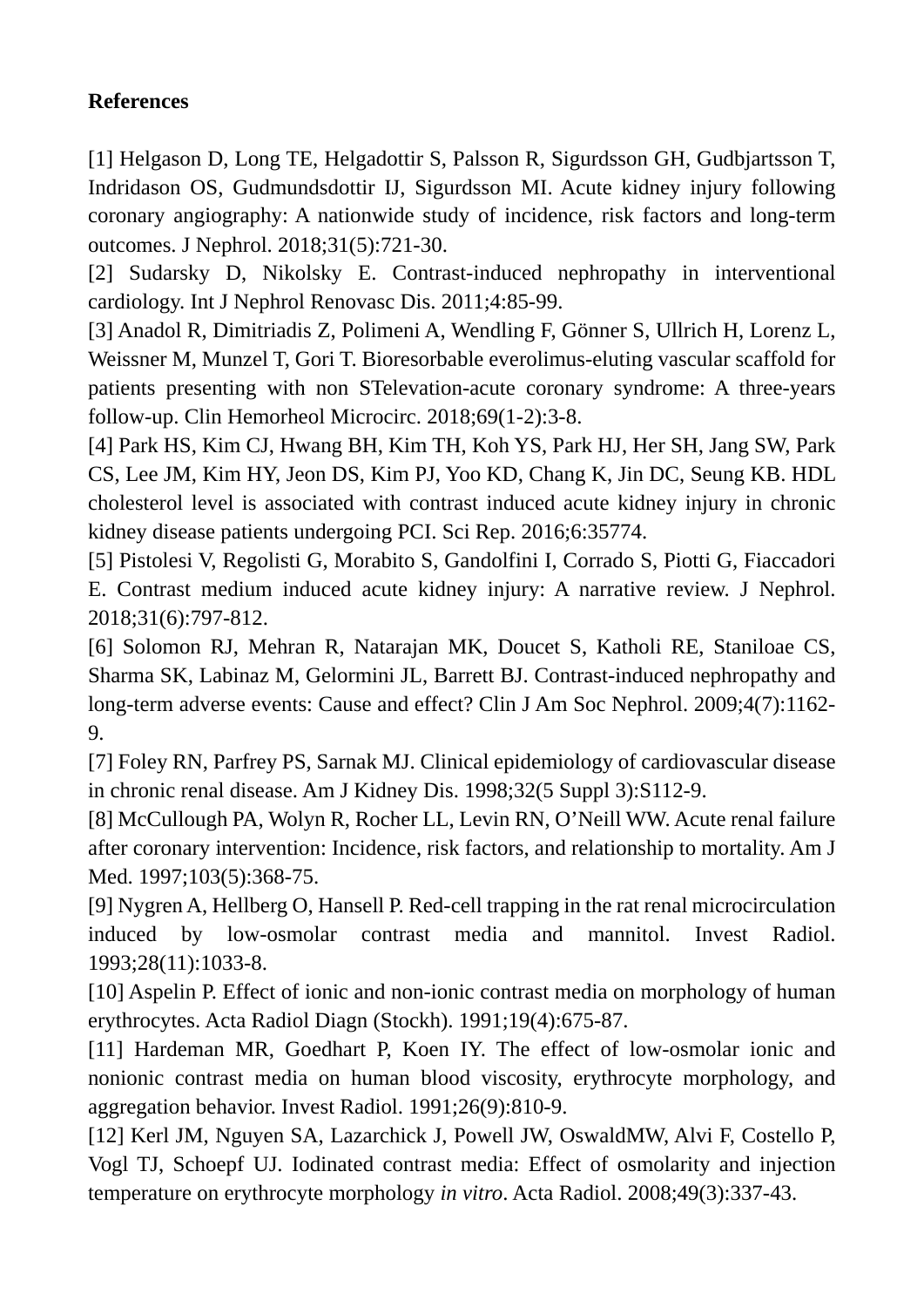[13] Losco P, Nash G, Stone P, Ventre J. Comparison of the effects of radiographic contrast media on dehydration and filterability of red blood cells from donors homozygous for hemoglobin A or hemoglobin S. Am J Hematol. 2001;68(3):149-58.

[14] Jung F, Mrowietz C, Hiebl B, Franke RP, Pindur G, Sternitzky R. Influence of rheological parameters on the velocity of erythrocytes passing nailfold capillaries in humans. Clin Hemorheol Microcirc. 2011;48(1):129-39.

[15] Meiselman HJ. Morphological determinants of red cell deformability. Scand J Clin Lab Invest. 1981;Suppl 156:27-34.

[16] Franke RP, Fuhrmann R, Hiebl B, Jung F. Influence of various radiographic contrast media on the buckling of endothelial cells. Microvasc Res. 2008;76(2):110-3.

[17] Liss P, Nygren A, Erikson U, Ulfendahl HR. Injection of lowand iso-osmolar contrast medium decreases oxygen tension in the renal medulla. Kidney Int. 1998;53(3):698-702.

[18] Wang J, Zhang Y, Yang X, Wang X, Zhang J, Fang J, Jiang X. Time course study on the effects of iodinated contrast medium on intrarenal water transport function using diffusion-weighted MRI. J Magn Reson Imaging. 2012;35(5): 1139-44.

[19] Peto K, Nemeth N, Mester A, Magyar Z, Ghanem S, Somogyi V, Tanczos B, Deak A, Bidiga L, Frecska E, Nemes B. Hemorheological and metabolic consequences of renal ischemia-reperfusion and their modulation by N,N-dimethyltryptamine on a rat model. Clin Hemorheol Microcirc. 2018;70(1):107-17.

[20] Lamby P, Jung F, Graf S, Schellenberg L, Falter J, Platz-da-Silva N, Schreml S, Prantl L, Franke RP, Jung EM. Effect of iodinated contrast media on renal perfusion: A randomized comparison study in pigs using quantitative contrast-enhanced ultrasound (CEUS). Sci Rep. 2017;7(1):13125.

[21] Calzavacca P, Ishikawa K, Bailey M, May CN, Bellomo R. Systemic and renal hemodynamic effects of intra-arterial radiocontrast. Intensive Care Med Exp. 2014;2(1):32.

[22] Mockel M, Radovic M, Kuhnle Y, Combe V, Waigand J, Schroder S, Dietz R, Frei U, Eckardt KU. Acute renal haemodynamic effects of radiocontrast media in patients undergoing left ventricular and coronary angiography. Nephrol Dial Transplant. 2008;23(5):1588-94.

[23] Treitl M, Rupprecht H, Wirth S, Korner M, Reiser M, Rieger J. Assessment of renal vasoconstriction *in vivo* after intra-arterial administration of the isosmotic contrast medium iodixanol compared to the low-osmotic contrast medium iopamidol. Nephrol Dial Transplant. 2009;24(5):1478-85.

[24] Lübbers DW. Methods of measuring oxygen tensions of blood and organ surfaces. Int Anesthesiol Clin. 1966;4(1):103- 27.

[25] Hiebl B, Mrowietz C, Ploetze K, Matschke K, Jung F. Critical hematocrit and oxygen partial pressure in the beating heart of pigs. Microvasc Res. 2010;80(3):389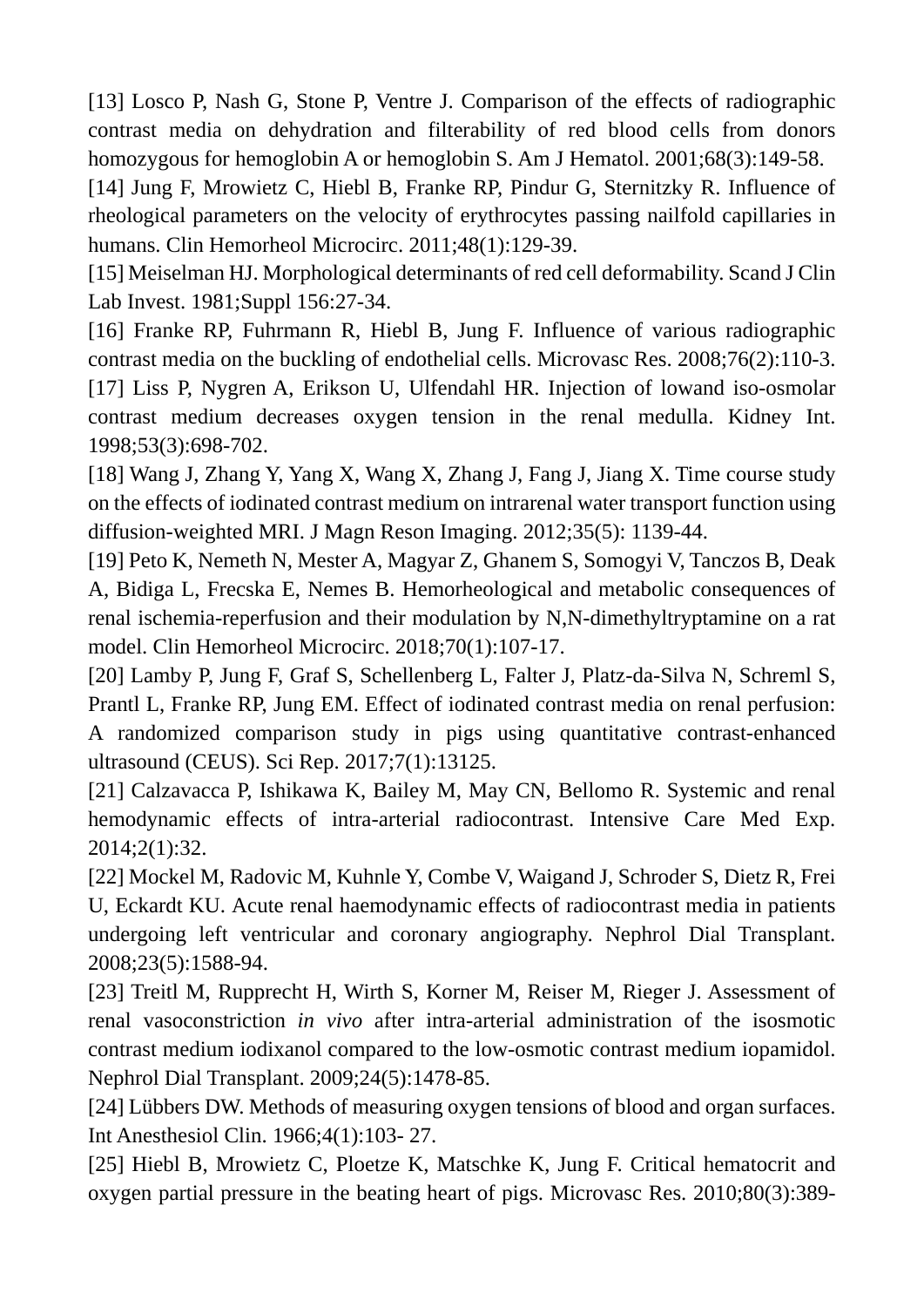93.

[26] Lubbers DW, Baumgartl H. Heterogeneities and profiles of oxygen pressure in brain and kidney as examples of the  $pO<sub>2</sub>$  distribution in the living tissue. Kidney Int. 1997;51(2):372-80.

[27] Baumgartl H, Leichtweiss HP, Lubbers DW, Weiss C, Huland H. The oxygen supply of the dog kidney: Measurements of intrarenal  $pQ_2$ . Microvasc Res. 1972;4(3):247-57.

[28] Concha J, Norris B. Studies on renal vasomotion. Br J Pharmacol. 1968;34(2):277- 90.

[29] Di Lascio N, Lenzarini FS, Kusmic, C, Faita F. Non-invasive coronary flow reserve measurements in mice: A Study for time course assessment of isofluraneinduced vasodilation. J Hypertens. 2015;33(Suppl 1):e29-30.

[30] Mentaberre G, Lopez-Olvera JR, Casas-Diaz E, Marco I, Lavin S. Haloperidol and azaperone in drive-net captured Southern chamois (Rupicapra pyrenaica). J Wildl Dis. 2010;46(3):923-8.

[31] Schenk HD, Radke J, Ensink FB, Drobnik L, Kettler D, Sonntag H, Hellige G, Bretschneider HJ. Interactions between renal and general hemodynamics in fentanyl, droperidol, ketamine, thiopental and in peridural anesthesia–animal studies. Anaesthesiol Reanim. 1995;20(3):60-70.

[32] Bach R, Jung F, Scheller B, Hummel B, Ozbek C, Spitzer S, Schieffer H. Influence of a non-ionic radiography contrast medium on the microcirculation. Acta Radiol. 1996;37(2):214-7.

[33] Berg KJ, Jakobsen JA. Renal tolerance of nonionic dimers in humans: How relevant are experiments in rats? Invest Radiol. 1997;32(6):368-70.

[34] Hughes GC, Post MJ, Simons M, Annex BH. Translational physiology: Porcine models of human coronary artery disease: Implications for preclinical trials of therapeutic angiogenesis. J Appl Physiol. 2003;94(5):1689-701.

[35] Nugent WH, Song BK, Pittman RN, Golub AS. Simultaneous sampling of tissue oxygenation and oxygen consumption in skeletal muscle. Microvasc Res. 2016;105:15-22.

[36] Varga G, Ghanem S, Szabo B, Nagy K, Pal N, Tanczos B, Somogyi V, Barath B, Deak A, Peto K, Nemeth N. Renal ischemia-reperfusion-induced metabolic and microrheological alterations and their modulation by remote organ ischemic preconditioning protocols in the rat. Clin Hemorheol Microcirc. 2019;71(2):225-236.

[37] Jung F, MatschkeK, Mrowietz C,Tugtekin SM, GeisslerT,Keller S, Spitzer SG. Influence of radiographic contrast media on myocardial tissue oxygen tension: NaClcontrolled, randomised, comparative study of iohexol versus iopromide in an animal model. Clin Hemorheol Microcirc. 2003;29:53-61.

[38] Matschke K, Gerk U, Mrowietz C, Park JW, Jung F. Influence of radiographic